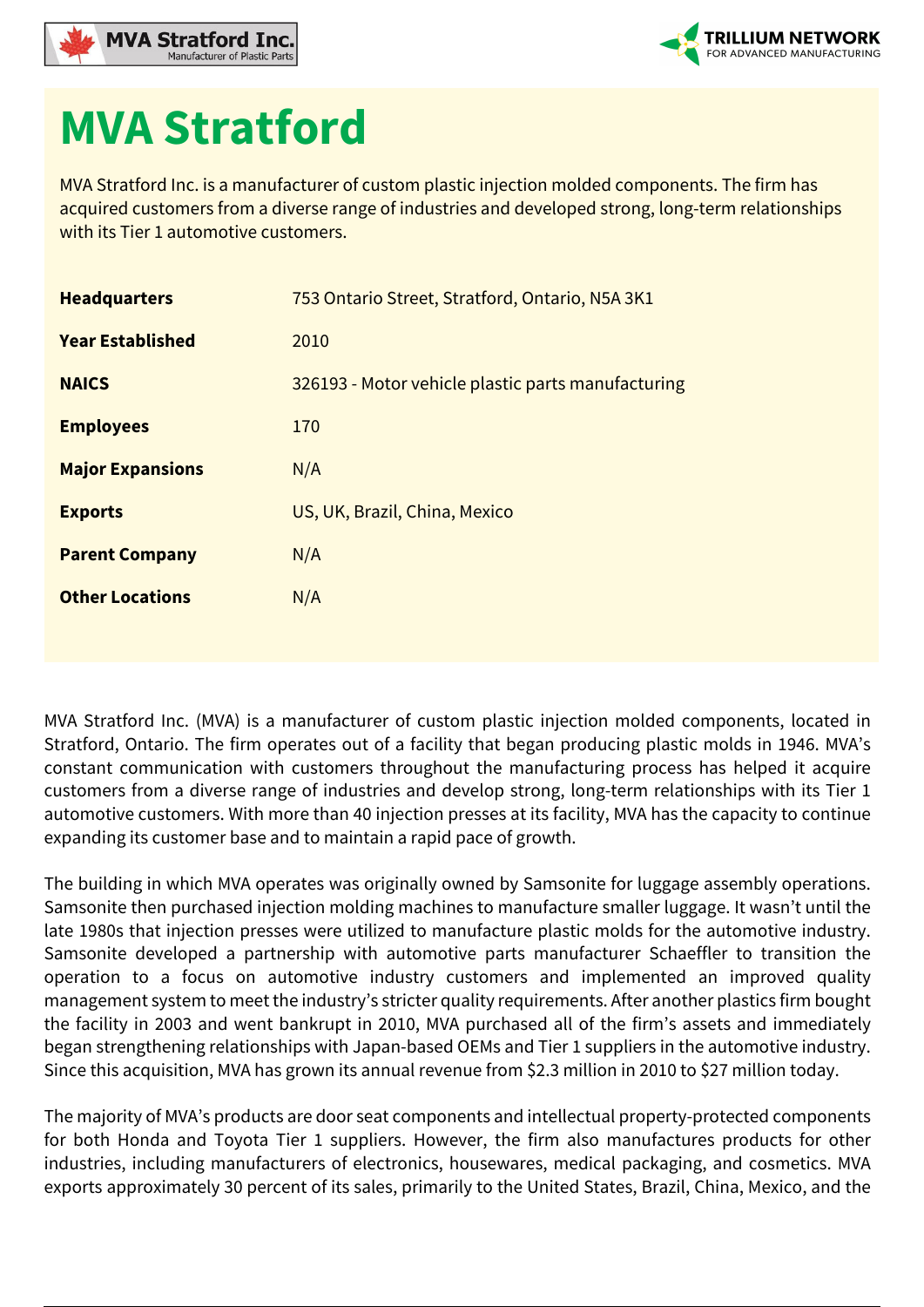



United Kingdom. The firm's management believes that its success with both domestic and foreign customers in various industries can be attributed to its dedicated customer service. MVA always strives to build a custom mold that will produce the best part, so it sources standard molds from a trusted supplier in Windsor and will only purchase standard molds that are built entirely in Canada. During production, MVA manufactures extra parts and is prepared to deliver those spare parts directly to its customers when this type of service is required in an emergency. The company also understands the importance of maintaining consistent and open communication with customers, providing them with information throughout the entire production process from engineering design to real-time data results.

The main competitive advantage that differentiates MVA from its competitors is the firm's integration of 24 high-speed robots into its production processes.

These robots enable MVA to run automated visual inspections for quality on its parts. This quality assurance is a major benefit for customers looking to manufacture complex parts. There have been instances where MVA has been responsible for the entire North American production of select parts because competitors are unable to manufacture the same parts without defects. The firm's integration of robotic equipment has been so successful because prior to implementation, MVA ran trials with two different types of vision systems and then modified one of the systems to make it a perfect fit for MVA's own production. MVA openly shares information with its customers who recognize the value that robotic systems can provide and request MVA's advice or input regarding implementation of these systems to develop their own competitive edge.

To remain at the forefront of the industry and of changing technological trends, MVA has a management team that meets monthly to discuss new methods to improve its technology, facility, corporate structure, and manufacturing processes. This outlook enables the firm to provide customers with a better product or price point year after year. To assist with its research and development projects, MVA makes full use of the Scientific Research and Experimental Development (SRED) tax credit program. The firm recognizes the value that government funding can offer if properly used, especially since its American competitors do not have access to the same funding. MVA plans to focus its future research projects on preparing for new trends that could dramatically change the automotive industry, such as battery-powered vehicles. By looking into these trends, the firm hopes to develop an agile and flexible business model that ensures that it is prepared to capitalize on such trends when the opportunity arises.

From just 50 employees in 2010, MVA has now grown to include 170 employees. The firm has just under 100 employees working on the shop floor, running three eight-hour shifts of 33 individuals each. The remaining employees comprise 25 office staff and 50 support workers. The range of education varies greatly across employees, from certified electricians and millwrights on the shop floor to university graduates with engineering degrees in the office.

Finding young talent interested in trades or manufacturing is MVA's only significant challenge, and this is largely due to the limited access afforded by its Stratford location. The company's management has discovered that employees who excel at MVA are hard-working, passionate, and willing to learn; this has motivated MVA to hire individuals who do not necessarily have the appropriate industry-specific skills but fit with the company culture and are willing to learn. The firm then provides new employees with internal